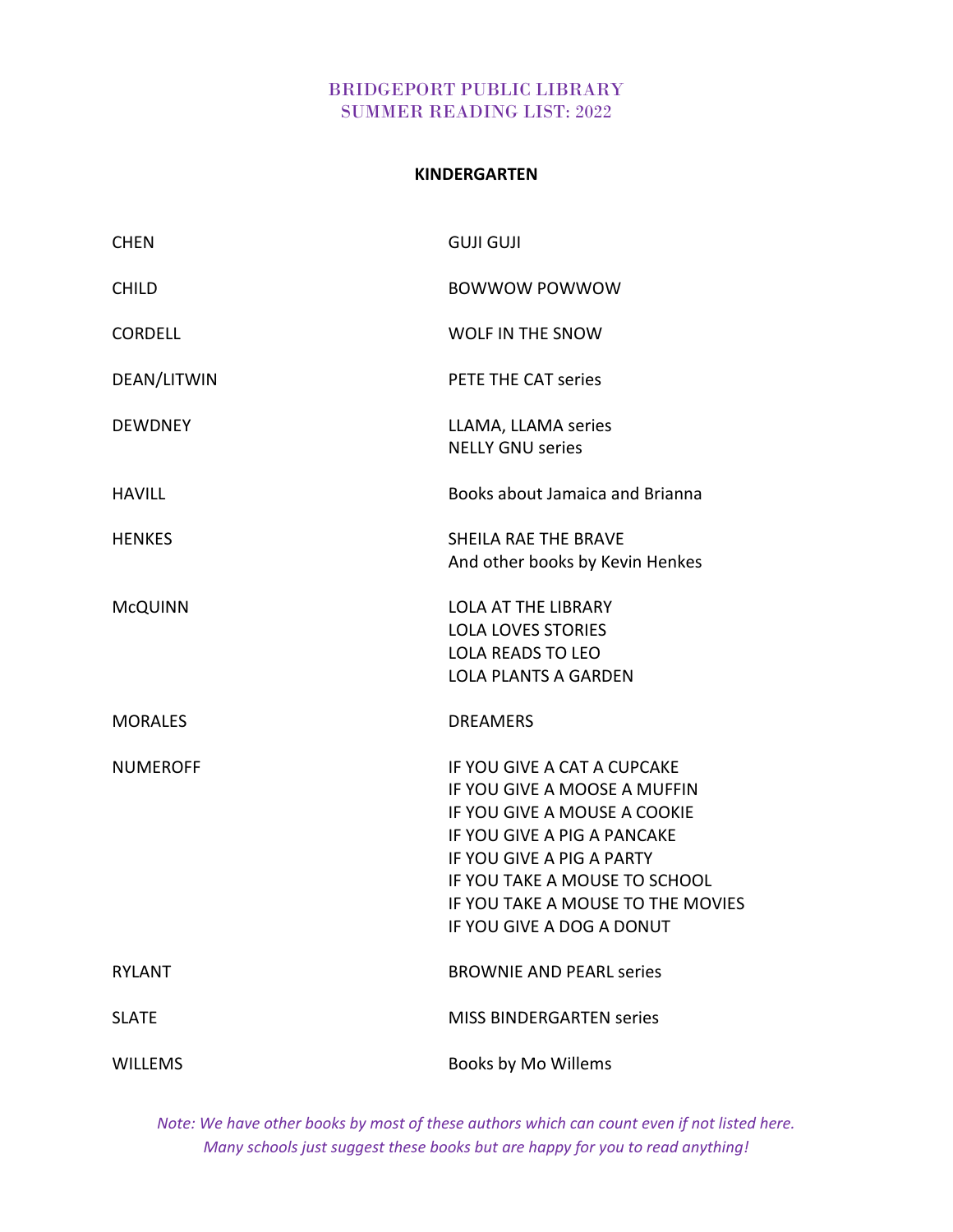| GRADE |  |
|-------|--|
|-------|--|

| <b>ALLARD</b>      | <b>MISS NELSON series</b>                                                                                                    |
|--------------------|------------------------------------------------------------------------------------------------------------------------------|
| <b>ANDREWS</b>     | <b>TROMBONE SHORTY</b><br>5 O'CLOCK BAND                                                                                     |
| <b>BIRNEY</b>      | <b>HUMPHREY'S TINY TALES series</b>                                                                                          |
| <b>BROWN</b>       | THE ARTHUR series                                                                                                            |
| <b>CRONIN</b>      | CLICK, CLACK, MOO, COWS THAT TYPE and sequels<br><b>DIARY OF A FLY</b><br><b>DIARY OF A SPIDER</b><br><b>DIARY OF A WORM</b> |
| <b>ENGLE</b>       | ALL THE WAY TO HAVANA                                                                                                        |
| <b>JOHNSON</b>     | THE GIRL WHO WORE SNAKES                                                                                                     |
| <b>LOBEL</b>       | THE FROG AND TOAD series                                                                                                     |
| <b>PINKNEY</b>     | THE ADVENTURES OF SPARROWBOY                                                                                                 |
| <b>RATHMANN</b>    | OFFICER BUCKLE AND GLORIA<br>And other books by Peggy Rathmann                                                               |
| <b>RYLANT</b>      | <b>PUPPY MUDGE series</b>                                                                                                    |
| SMALLMAN           | THE VERY GREEDY BEE                                                                                                          |
| <b>VAN LEEUWEN</b> | Books about Amanda Pig and her brother Oliver                                                                                |
| <b>WALSH</b>       | <b>JACK'S TALE</b>                                                                                                           |
| <b>WINTER</b>      | <b>BIBLIOBURRO</b>                                                                                                           |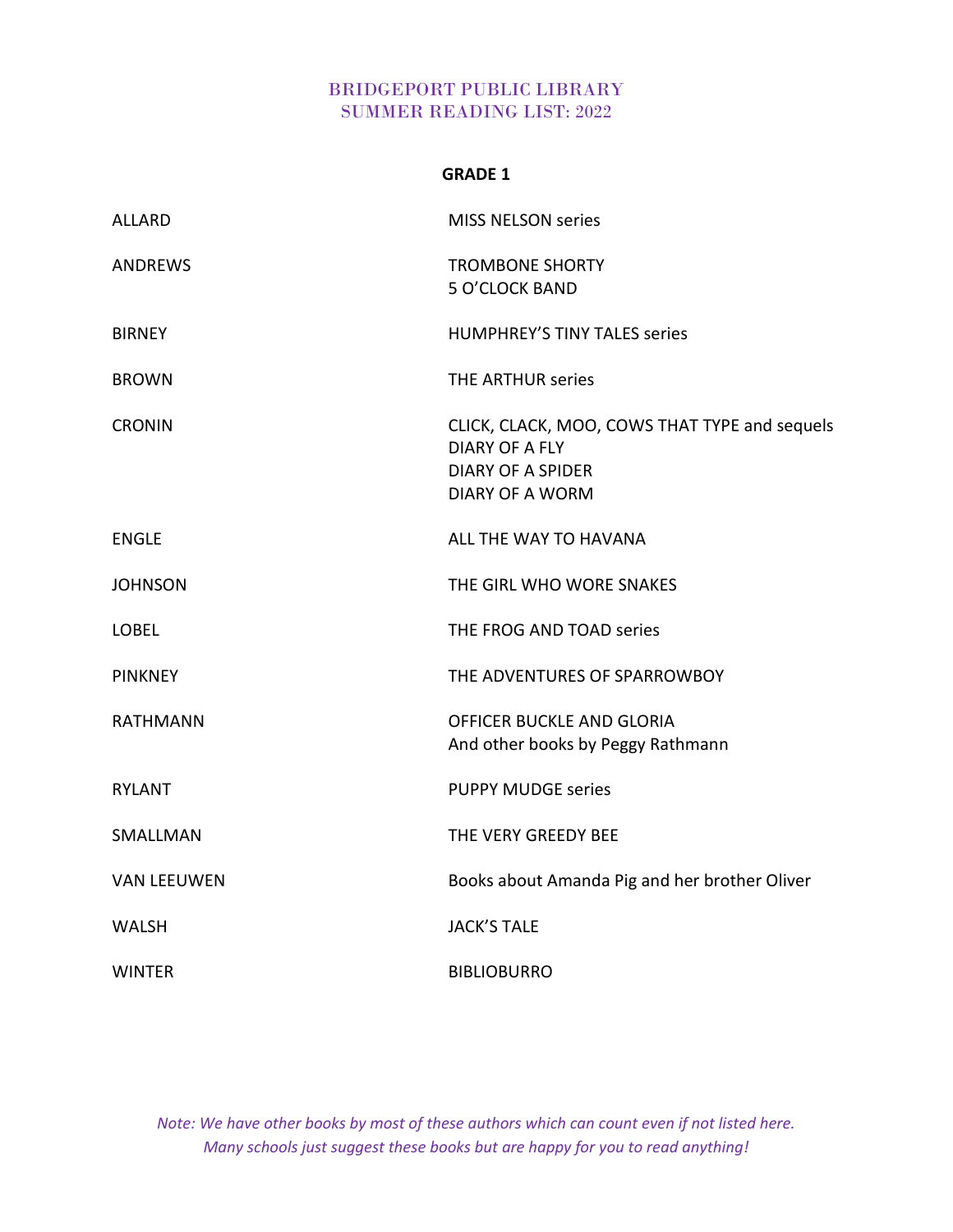|                  | <b>GRADE 2</b>                                                                                       |
|------------------|------------------------------------------------------------------------------------------------------|
| AARDEMA          | OH, KOJO! HOW COULD YOU!<br>WHY MOSQUITO'S BUZZ IN PEOPLE'S EARS<br>And other books by Verna Aardema |
| <b>ADLER</b>     | Picture book biographies                                                                             |
| <b>DAYWALT</b>   | THE DAY THE CRAYONS QUIT<br>THE DAY THE CRAYONS CAME HOME                                            |
| <b>DICAMILLO</b> | <b>MERCY WATSON series</b><br><b>LEROY NINKER series</b>                                             |
| <b>FLEMING</b>   | <b>CUBS IN THE TUB</b><br><b>GIANT SQUID</b><br><b>HONEYBEE</b>                                      |
| <b>GIBBONS</b>   | <b>Books by Gail Gibbons</b>                                                                         |
| <b>MCDONALD</b>  | <b>JUDY MOODY AND FRIENDS series</b>                                                                 |
| <b>MCKAY</b>     | <b>LULU</b> series                                                                                   |
| <b>OSBORNE</b>   | THE MAGIC TREE HOUSE series                                                                          |
| <b>PARISH</b>    | <b>AMELIA BEDELIA series</b>                                                                         |
| <b>PARK</b>      | <b>JUNIE B. JONES series</b>                                                                         |
| <b>RYLANT</b>    | THE HENRY AND MUDGE series<br>THE MR. PUTTER AND TABBY series                                        |
| <b>SMITH</b>     | <b>JINGLE DANCER</b>                                                                                 |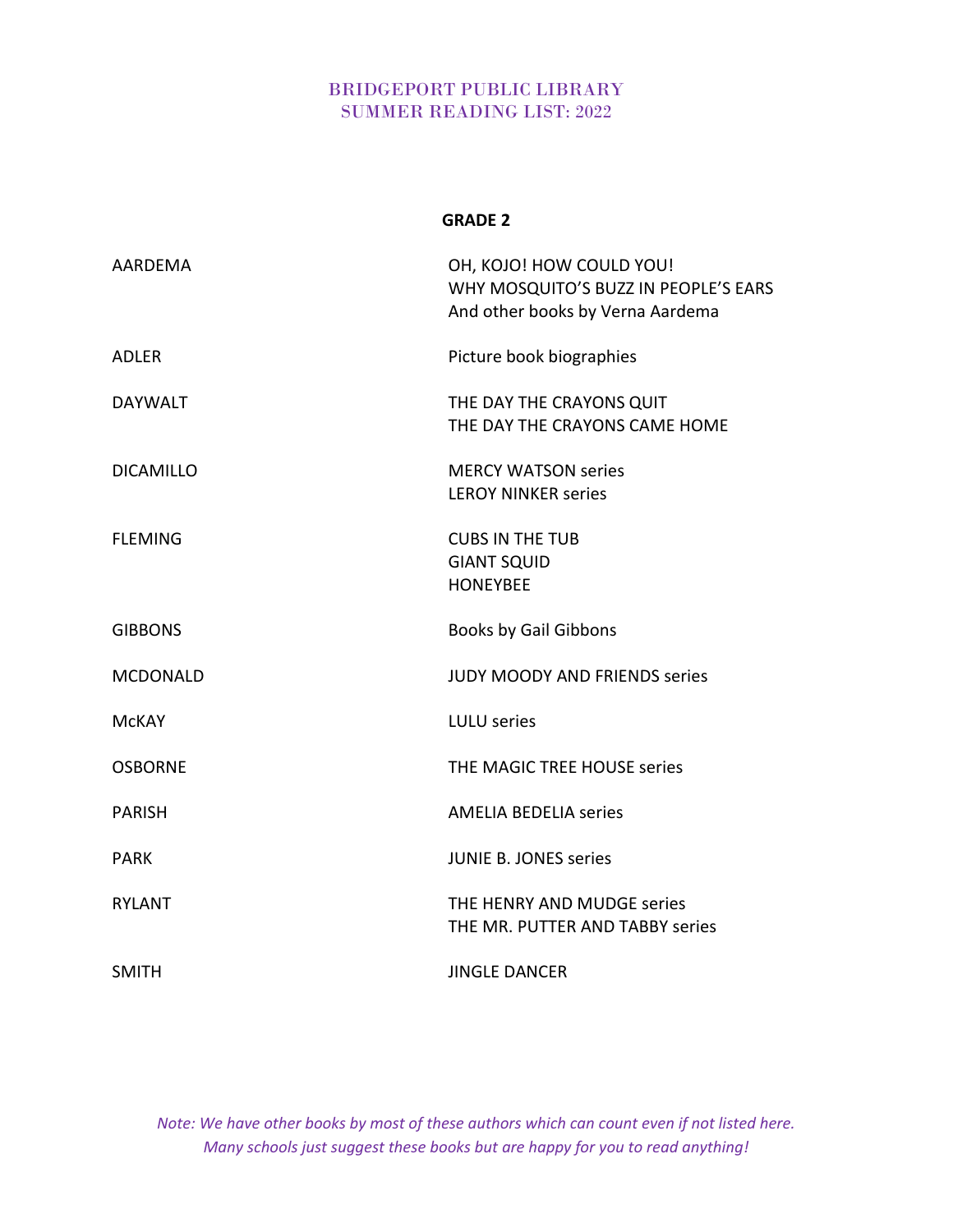#### **GRADE 3**

| <b>ATWATER</b>  | <b>MR. POPPER'S PENGUINS</b>                                                                                                     |
|-----------------|----------------------------------------------------------------------------------------------------------------------------------|
| <b>BUTLER</b>   | THE CASE OF THE LOST BOY<br>And other books in the Buddy Files                                                                   |
| <b>CAMERON</b>  | THE MOST BEAUTIFUL PLACE IN THE WORLD                                                                                            |
| <b>CLEMENTS</b> | <b>FRINDLE</b><br>And other books by Andrew Clements                                                                             |
| <b>ENGLISH</b>  | <b>NIKKI &amp; DEJA series</b>                                                                                                   |
| <b>GRIMES</b>   | MAKE WAY FOR DYAMONDE DANIEL<br>DYAMONDE DANIEL-ALMOST ZERO<br>DYAMONDE DANIEL-HALFWAY TO PERFECT<br><b>DYAMONDE DANIEL-RICH</b> |
| <b>KINNEY</b>   | DIARY OF A WIMPY KID series<br>ROWLEY JEFFERSON'S AWESOME FRIENDLY ADVENTURE                                                     |
| <b>MCDONALD</b> | THE JUDY MOODY series<br><b>BOOKS ABOUT STINK</b>                                                                                |
| <b>SCIESZKA</b> | THE TIME WARP TRIO series                                                                                                        |
| <b>SMITH</b>    | <b>INDIAN SHOES</b>                                                                                                              |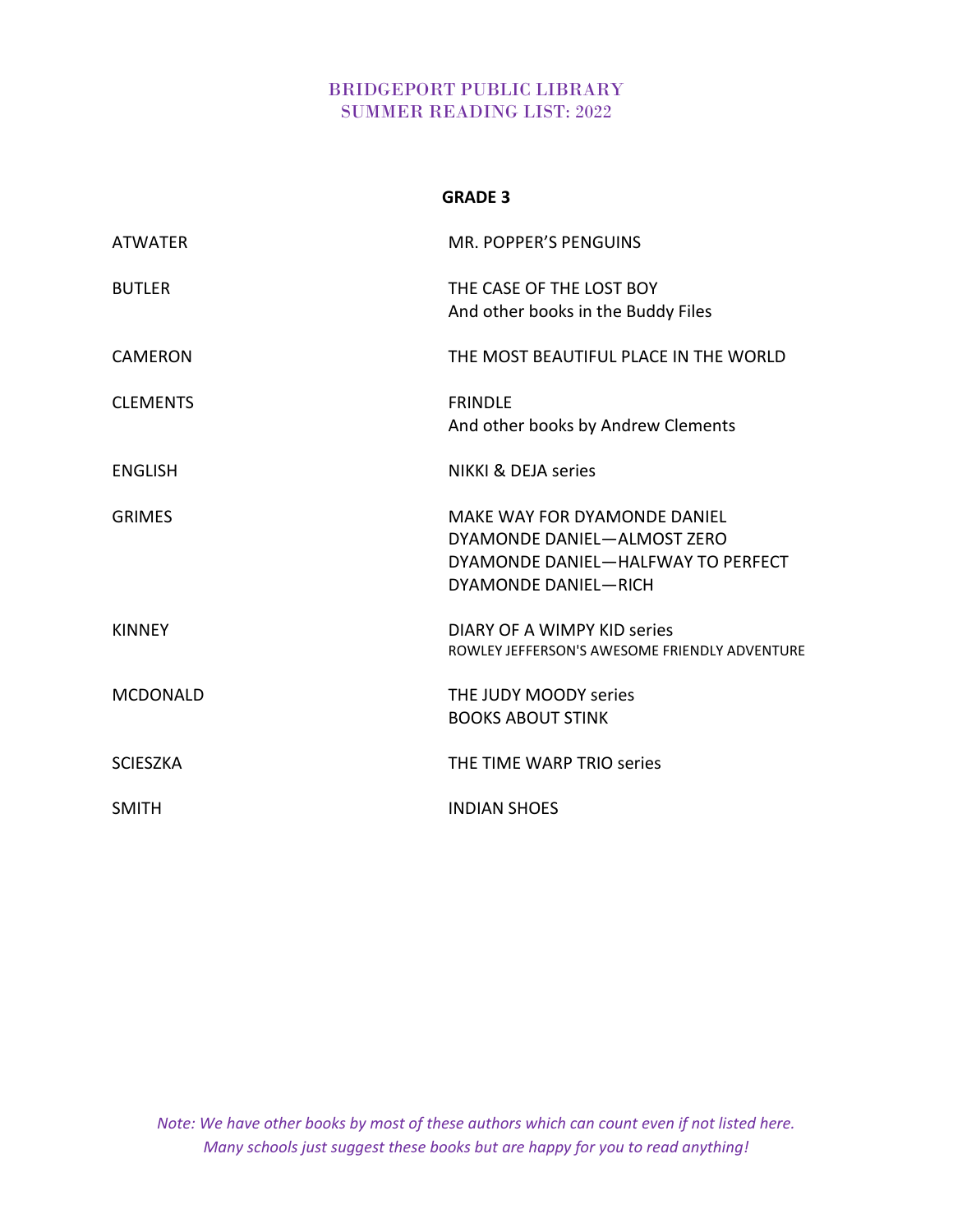### **GRADE 4**

| <b>ALVAREZ</b>     | HOW TIA LOLA CAME TO VISIT STAY and sequels                                                                |
|--------------------|------------------------------------------------------------------------------------------------------------|
| <b>BYNG</b>        | <b>MOLLY MOON series</b>                                                                                   |
| <b>DAVIES</b>      | LEMONADE WAR and sequel                                                                                    |
| <b>EAGER</b>       | <b>KNIGHT'S CASTLE</b><br>And other books in this series                                                   |
| <b>GILES</b>       | THE LAST LAST-DAY OF SUMMER                                                                                |
| <b>GLASER</b>      | <b>VANDERBEEKERS OF 141st STREET</b><br><b>VANDERBEEKERS LOST AND FOUND</b><br><b>VANDERBEEKERS RESCUE</b> |
| <b>GUTMAN</b>      | MILLION DOLLAR GOAL and sequels                                                                            |
| <b>HATHAWAY</b>    | <b>MISSY VIOLET AND ME</b><br>LETTERS TO MISSY VIOLET                                                      |
| LAI                | <b>INSIDE OUT AND BACK AGAIN</b>                                                                           |
| <b>LOMBARD</b>     | DRITA, MY HOMEGIRL                                                                                         |
| <b>TARSHIS</b>     | I SURVIVEDseries                                                                                           |
| <b>VAN DRAANEN</b> | <b>SAMMY KEYES mysteries</b>                                                                               |
| <b>WINKLER</b>     | <b>HANK ZIPZER series</b>                                                                                  |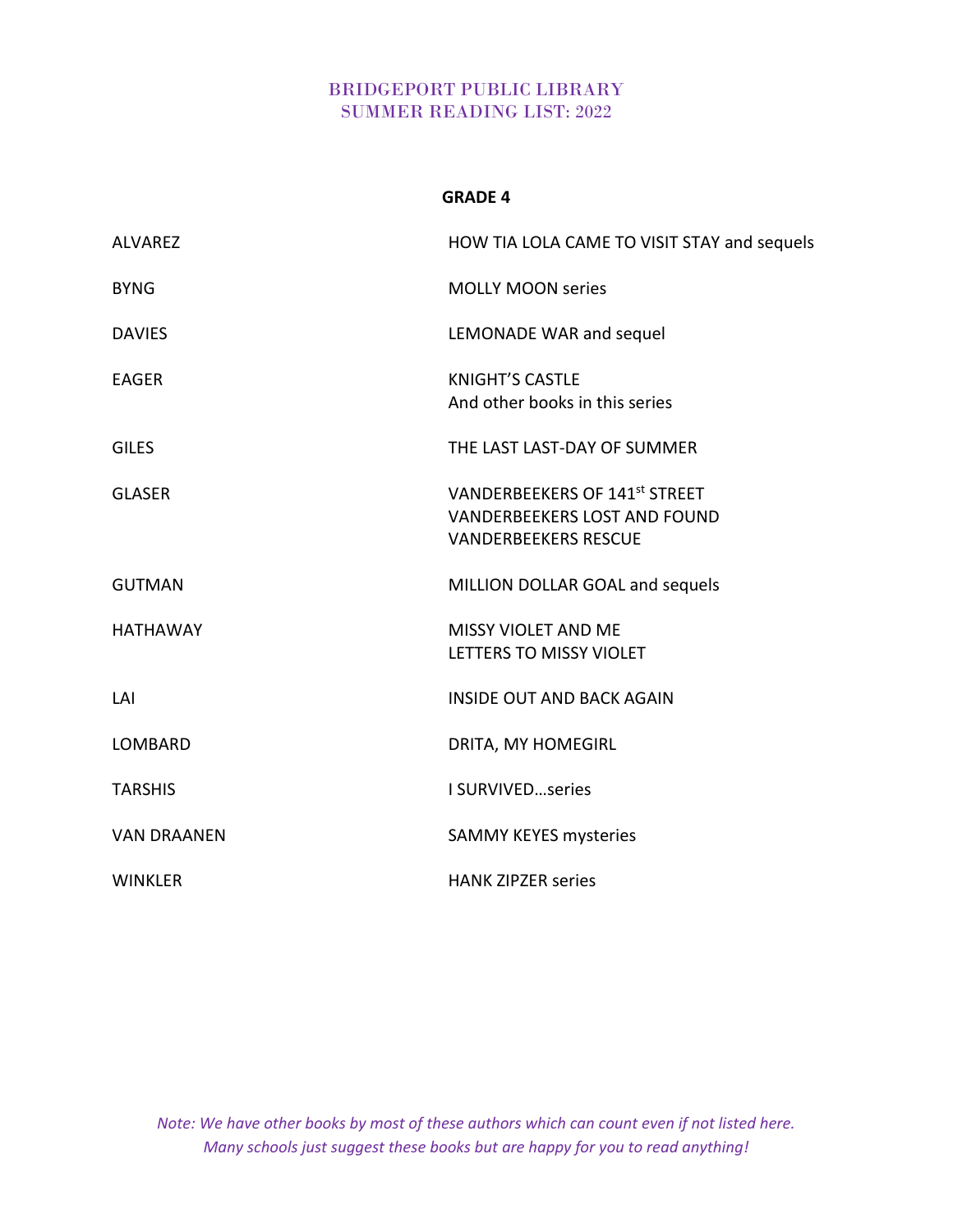### **GRADE 5**

| <b>BALLIETT</b>        | <b>CHASING VERMEER</b><br>WRIGHT 3                                                            |
|------------------------|-----------------------------------------------------------------------------------------------|
|                        | THE CALDER GAME                                                                               |
| <b>BOND</b>            | <b>ZORA AND ME</b><br>ZORA AND ME: THE SUMMONER<br>ZORA AND ME: THE CURSED GROUND             |
| <b>BUYEA</b>           | BECAUSE OF MR. TERUPT and others                                                              |
| <b>CLINE-RANSOME</b>   | <b>FINDING LANGSTON</b><br><b>LEAVING LYMON</b>                                               |
| <b>CONNOR</b>          | ALL RISE FOR THE HONORABLE PERRY COOK                                                         |
| <b>DHAMI</b>           | <b>BINDI BABES</b>                                                                            |
| <b>DICAMILLO</b>       | <b>BECAUSE OF WINN DIXIE</b>                                                                  |
| <b>HUNT</b>            | <b>FISH IN A TREE</b>                                                                         |
| <b>KELLY</b>           | <b>HELLO UNIVERSE</b>                                                                         |
| <b>KORMAN</b>          | <b>SWINDLE</b><br>ZOOBREAK and others in series                                               |
| LIN                    | STARRY RIVER OF THE SKY<br>WHEN THE SEA TURNED TO SILVER<br>WHERE THE MOUNTAIN MEETS THE MOON |
| <b>RYAN</b>            | <b>ESPERANZA RISING</b>                                                                       |
| <b>THOR</b>            | A FARAWAY ISLAND<br>THE LILY POND<br><b>DEEP SEA</b>                                          |
| <b>WILLIAMS-GARCIA</b> | ONE CRAZY SUMMER and sequels                                                                  |
| <b>WOODS</b>           | SAINT LOUIS ARMSTRONG BEACH                                                                   |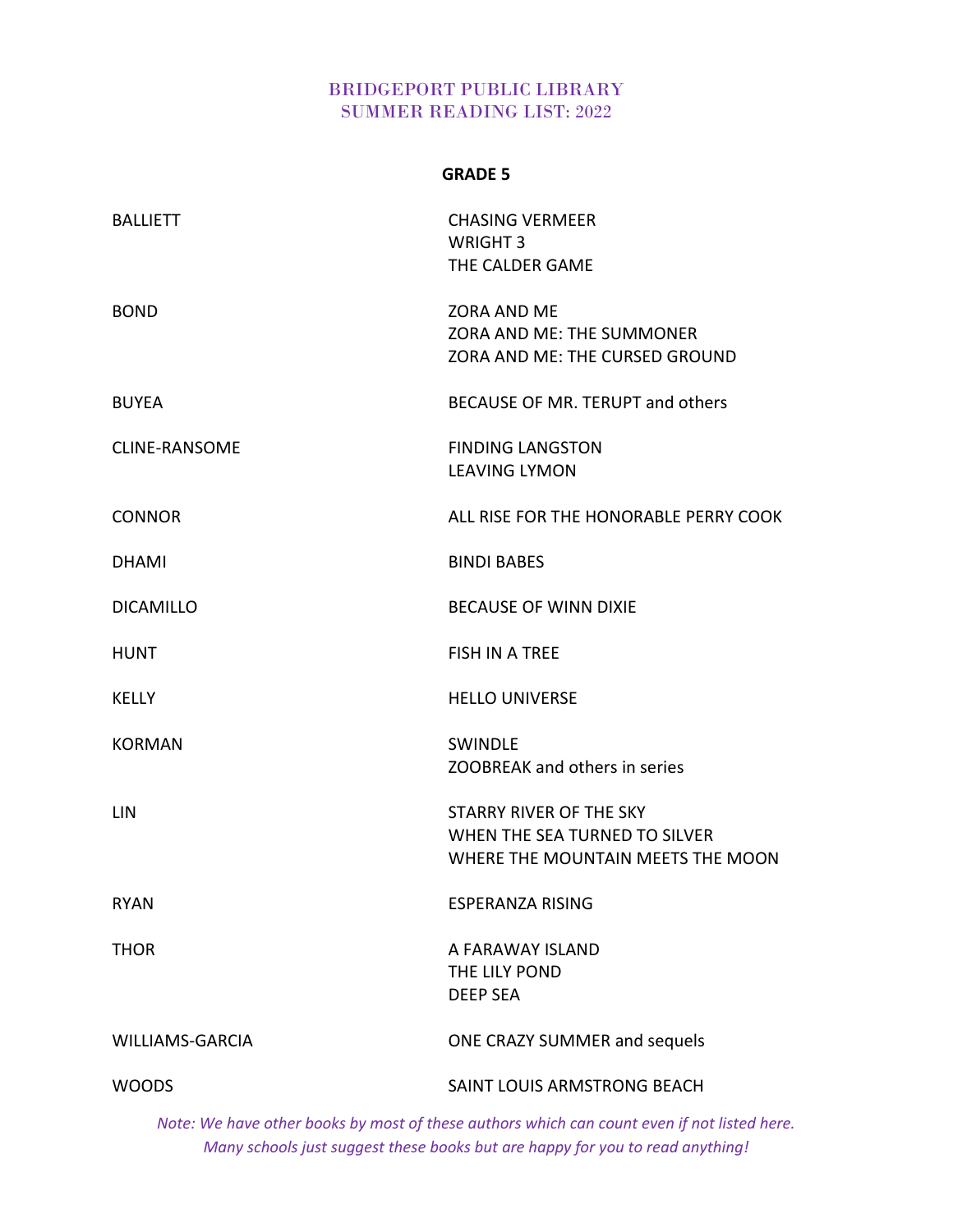### **GRADE 6**

| <b>ABBOTT</b>       | <b>FIREGIRL</b><br>THE POSTCARD                                                                       |
|---------------------|-------------------------------------------------------------------------------------------------------|
| <b>BEATTY</b>       | SERAFINA AND THE BLACK CLOAK and others                                                               |
| <b>BRADLEY</b>      | THE WAR THAT SAVED MY LIFE<br>THE WAR I FINALLY WON                                                   |
| <b>CHOLDENKO</b>    | AL CAPONE DOES MY SHIRTS<br>AL CAPONE SHINES MY SHOES<br>AL CAPONE DOES MY HOMEWORK                   |
| <b>FUNKE</b>        | THE THIEF LORD                                                                                        |
| <b>HALE</b>         | THE PRINCESS ACADEMY and sequels                                                                      |
| <b>MARKS</b>        | FROM THE DESK OF ZOE WASHINGTON                                                                       |
| <b>MIKAELSEN</b>    | <b>SPARROW HAWK RED</b>                                                                               |
| <b>PEREZ</b>        | THE FIRST RULE OF PUNK<br><b>STRANGE BIRDS</b>                                                        |
| <b>RHODES</b>       | <b>BAYOU MAGIC</b><br><b>GHOST BOYS</b><br><b>NINTH WARD</b><br><b>SUGAR</b><br><b>TOWERS FALLING</b> |
| <b>VENKANTRAMAN</b> | THE BRIDGE HOME                                                                                       |
| <b>WOODSON</b>      | <b>HARBOR ME</b>                                                                                      |
| <b>YEE</b>          | MILLICENT MIN, GIRL GENIUS<br>STANFORD WONG FLUNKS BIG TIME                                           |